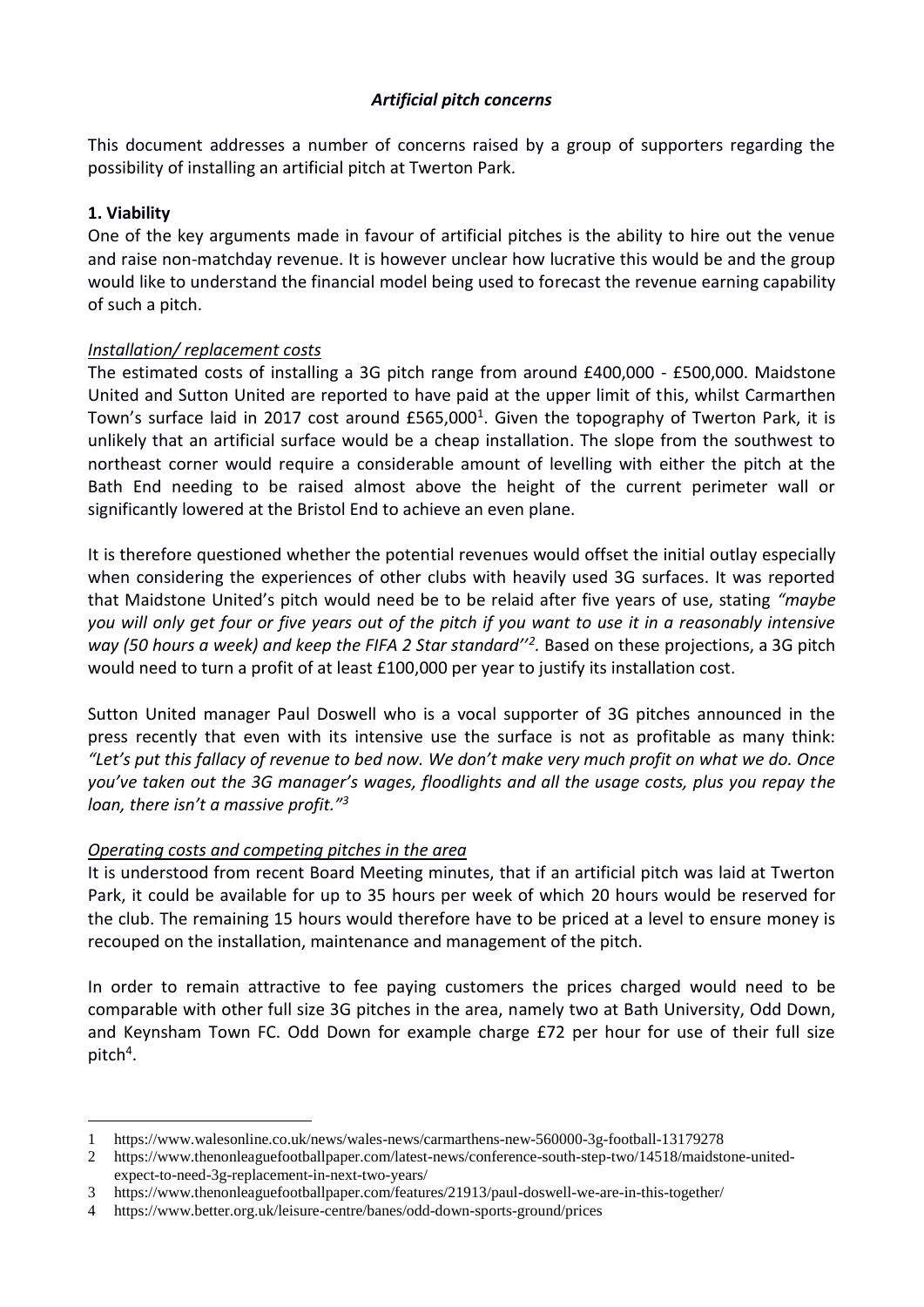If Bath City FC could successfully hire out the pitch for the remaining 15 hours per week, based on Odd Down prices this would raise £56,160 per year revenue. This is before factoring in maintenance costs, stated by The FA as requiring one hour of attention per every 10 hours of play<sup>5</sup> and the assumed appointment of at least one full time member of staff to manage bookings. Even if the club were to achieve an extra 30 hours of revenue earning slots resulting in £112,320 revenue, the annual profit is likely to be well under £100,000 per annum.

The viability of such a facility and the demand from outside groups to regularly raise the players needed to hire a full size pitch is therefore questioned given the number of full size pitches already in the area.

## **2. Effect on players (injuries)**

One of the key complaints raised from voices within the game regarding artificial pitches is the tendency for injuries to be aggravated and the increased recovery time for players between games in comparison to grass pitches.

A BBC Scotland investigation showed that the majority of players north of the border do not favour playing on 3G pitches over grass. The Scottish PFA spokesman cited a 2013 survey of 700 players in which 73% said they would prefer to play on a "deteriorating grass pitch" than a plastic one<sup>6</sup>. Whilst conducted five years ago, pitch technology has still remained broadly the same. Some views of the staff interviewed are noted below:

## *Managers:*

John Hughes - Inverness CT

*"At first I was all for it but now I think we should all be playing on grass. It's not great for football unless it's wet, you know it's sticky, it's bouncy. Players are not happy with it."*

## Tommy Wright - St Johnstone

*"The game is about players. If the figures they are talking about are a high percentage that are unhappy with them, then it's quite right that something has to be looked at. Artificial is certainly different but I think it is wrong in a sporting sense. For example, we can't play Steven MacLean on it due to medical advice."*

## *Players:*

<u>.</u>

## Ross Draper - Inverness CT

*"For me I'd much rather play on a poor grass pitch than an artificial one. We've had a couple of injuries, I'm not saying they're linked but you'll never know. Dean Brill did his knee at Hamilton. I did my ligaments away at Kilmarnock. The ball doesn't run right, there a different check on the ball, things like that. I'd much rather every pitch was grass. I personally would think twice about signing for a club with an artificial pitch."*

## Shay Logan – Aberdeen

*"I do get a bit stiffer a few days after playing on an artificial pitch. The ball bounces differently than on a grass pitch but after five or 10 minutes of playing you forget about* 

*5 The FA Guide to 3G football turf pitch design principles and layouts*, p17 file:///C:/Users/customer/Downloads/ftp-tech-guide%20(2).pdf

<sup>6</sup> http://www.bbc.co.uk/sport/football/35551542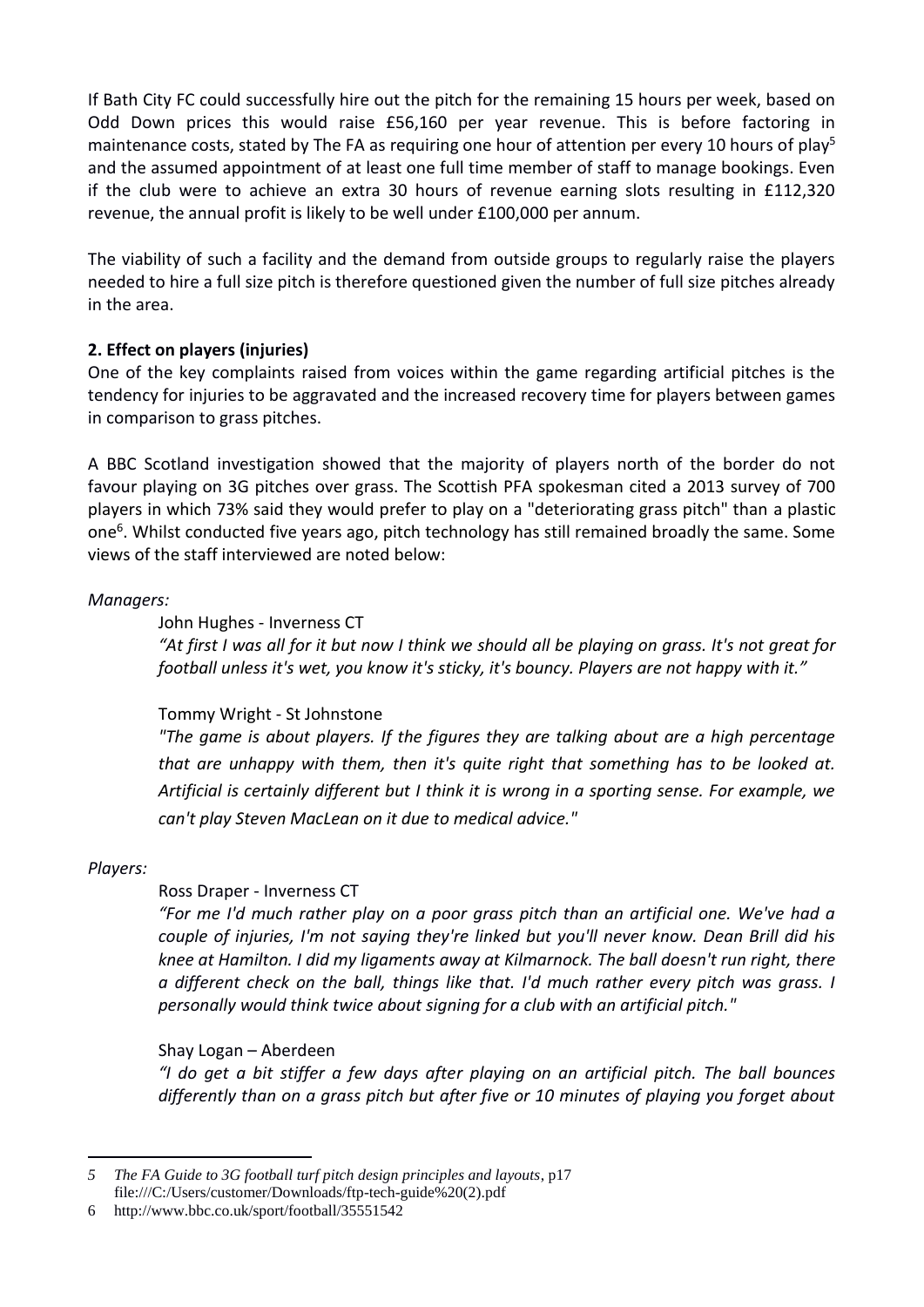*what ground you're on and it just becomes a football pitch. I prefer to play on grass but it's not always the way."*

#### Stephen McManus – Motherwell

*"They're not for me. We take our under-17s to train on it and to develop young kids it's great. It's not for me in the professional game. Anybody who says it's a positive only says that (because of) financial restrictions in the club. I can understand it, but I don't think Scottish football should play professionally on it. I feel the effects of it if I play on it on a Saturday, in comparison to grass. Players are the ones who need to be listened to on it, because they play on it week in, week out."*

At present artificial surfaces are banned from England's top four divisions, a reason in itself for questioning their installation for a club aspiring to Football League status. There is growing pressure on the Football League to allow them, primarily applied by Non League clubs with such facilities. The Professional Footballer's Association (PFA) however, specifically consulted their 4,384 members who play in the four professional leagues on the possible reintroduction of artificial pitches in 2012. The report states; *"We asked them whether they would be in agreement with the introduction of artificial turf in professional football matches and 90% said that they were not in favour."<sup>7</sup>*

In the Netherlands six teams in the top tier Eredivisie play on 3G surfaces with the PFA report noting that 92% of players canvassed by the Dutch Players' Union preferred playing on grass to artificial turf. Based on their playing experiences, the captains of the Eredivisie's twelve other sides (who still play on grass) lodged an unprecedented official complaint with their union, urging the Dutch FA (KNVB) to organise top flight matches on natural grass only<sup>8</sup>.

#### **3. Health Concerns**

Of even greater concern than the apparent increase in injuries caused, are studies in the Netherlands and the USA which have potentially linked 3G pitches to cancer cases based on prolonged exposure to the rubber crumb used to infill the plastic turf. These shreds of rubber are typically made of recycled car tyres which can contain hazardous toxins harbouring carcinogenic properties<sup>9</sup>. In 2016 the Dutch public broadcaster NPO discovered serious shortcomings in the 2006 study carried out by a Dutch health institute upon which the crumb was declared safe and began a boom of 3G pitch installations.

Following outbreaks on those who have played extensively on 3G pitches in the USA and Europe (including the UK), the football academy at Ajax Amsterdam removed its 3G pitches and saw the Dutch Health Minister order a new more detailed study into the rubber used. The FA claim that the crumb passes all safety requirements and has been tested by British government bodies DEFRA and the Health & Safety Executive<sup>10</sup>. With the FA having backed and funded hundreds of 3G pitches across the country however and the long term health implications unknown, there are still concerns.

## **4. Footballing Ethics and Tradition**

1

<sup>7</sup> https://m.thepfa.com/-/media/Files/PFA---Football-League-Consultation-on-Artificial-Surfaces.pdf?la=en

<sup>8</sup> https://www.fifpro.org/news/dutch-players-say-no-more-artificial-turf/en/

<sup>9</sup> http://www.skysports.com/football/news/11095/10154596/report-claims-link-between-3g-pitches-and-cancer

<sup>10</sup> https://www.telegraph.co.uk/football/2016/10/15/why-3g-pitches-are-being-ripped-up-in-holland-over-health-fears/